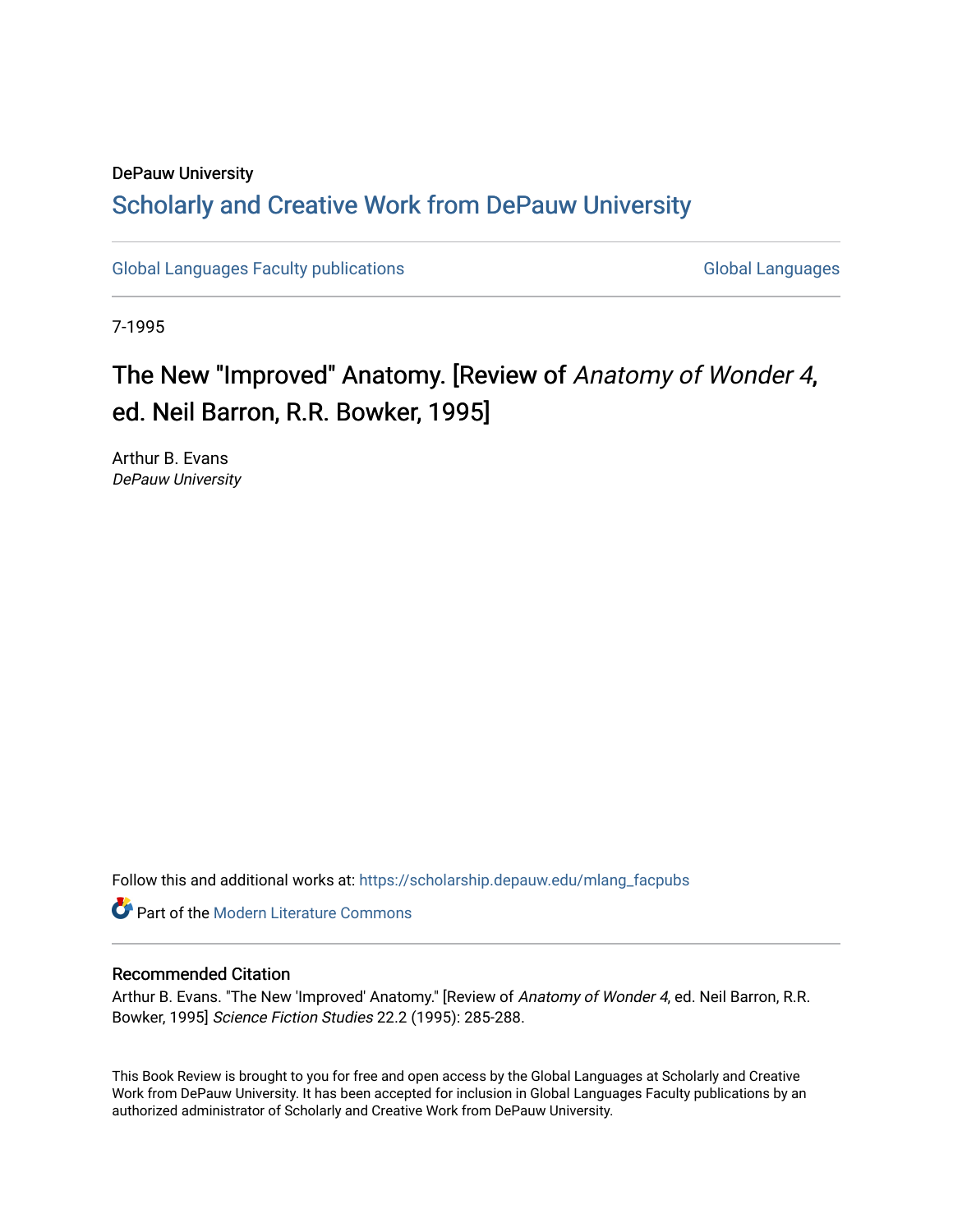# **Science Fiction Studies**

*#66 = Volume 22, Part 2 = July 1995*

**BOOKS IN REVIEW**

**A New, "Improved" Anatomy.**

**Neil Barron, ed.** *Anatomy of Wonder 4: A Critical Guide to Science Fiction***. R.R. Bowker (800-521-8110), 1995. xxiv+912. Author/subjet index, title index, theme index. \$52.00.**

**This newest edition of Neil Barron's venerable** *Anatomy of Wonder* **is very different from the previous ones. And these differences go far beyond its new multi-colored, retro-art cover and its slightly larger typeface. Although this** *Anatomy* **continues to merit its reputation--with Clute and Nicholls'** *Encyclopedia of Science Fiction***--as being one of the "bibles" of modern sf scholarship, readers should nevertheless be fully aware of what this 4th edition contains and what it does not. In his Preface, Neil Barron writes:**

*Anatomy of Wonder* **is intended to assist readers, from the devoted fan to the casually curious, as well as to help librarians answer questions and build collections of the best, better, or historically important science fiction works in English. Teachers, from el-hi to college, can also benefit from the guide...which is even more strongly oriented to classroom use in this edition. (xi)**

**The key words here, which signal a substantial departure from the contents of the 3rd edition, are "librarians," "in English" and "even more strongly oriented to classroom use." Apparently, in order to make this** *Anatomy* **more marketable (and to clearly distinguish it from previous editions, especially among teachers and acquisition librarians in the US and the UK), a number of specific changes were made to its basic format.**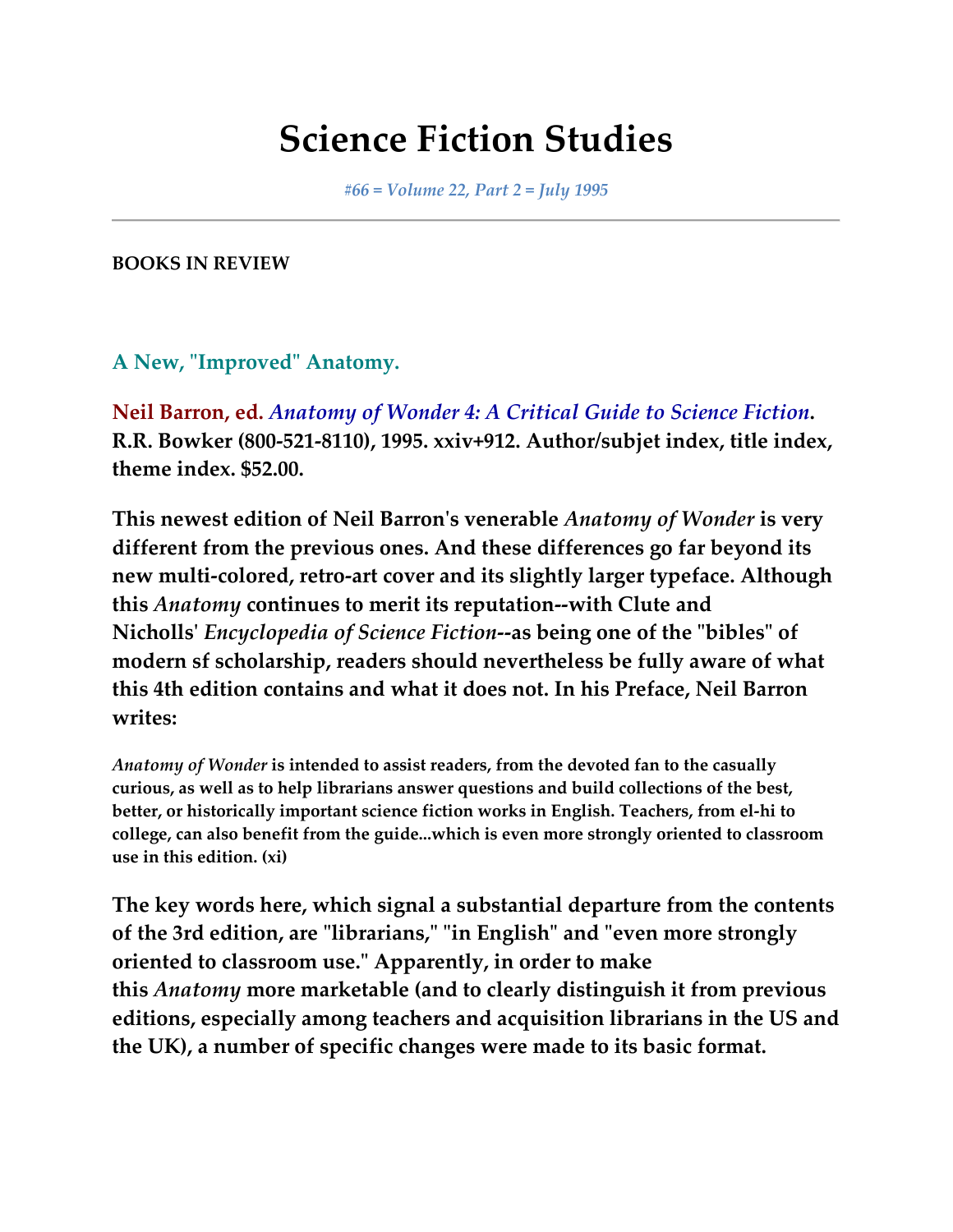**The most obvious--and for some scholars, the most distressing--is the disappearance of the chapters devoted to foreign-language sf. Explaining the rationale for this editorial decision, Barron states:**

**Those familiar with the previous edition of** *Anatomy of Wonder* **will note the elimination of coverage of SF not translated into English, which occupied 206 pages in the third edition. There were several reasons for the exclusion of untranslated SF. The audience for this guide is almost entirely English-speaking, mostly readers in North America and the United Kingdom. Non-English SF is rarely found in libraries in these areas, even in the specialized collections... A final reason is essentially economic: to have included updated coverage of untranslated SF would have meant a book well over 1,000 pages in length and at a price few libraries or individuals could afford. (xiii)**

**In other words, hoping to enhance its sales potential,** *Anatomy 4* **has chosen to abandon its international focus in favor of the more profitable domestic English-language sf market. This is regrettable. In 1987, when justifying the inclusion of a lengthy discussion on foreign-language sf in the 3rd edition, Barron pointed out that "There is still a tendency to regard SF as a primarily Anglo-American phenomenon, an insular view that undermines balanced critical estimates" (Preface, viii). Today, this critical bias has not improved; indeed, it might even have worsened. So the elimination of this very important reference material from the 4th edition of** *Anatomy* **can only be understood as the deliberate sacrifice of scholarship for consumerism.**

**On the other hand, for librarians and for those of us who teach sf on a regular basis, it is encouraging to see the addition of so many excellent and highly useful chapters designed to facilitate purchasing decisions and to enrich sf instruction in the classroom. Included, for example, are a fine introductory essay by James Gunn on the history of sf teaching and scholarship from the 1950s until now, a new chapter on cyberpunk, a tabulation of sf writers keyed to ten "authoritative sources of more information about the authors and their books" (xii), chapters on sf poetry and sf comics, and--in my opinion, a most welcome addition--a 25 page** *Theme Index***, arranged alphabetically and ranging from "Absurdist SF" to "Women in SF," listing a wide variety of sf works which touch upon each theme.**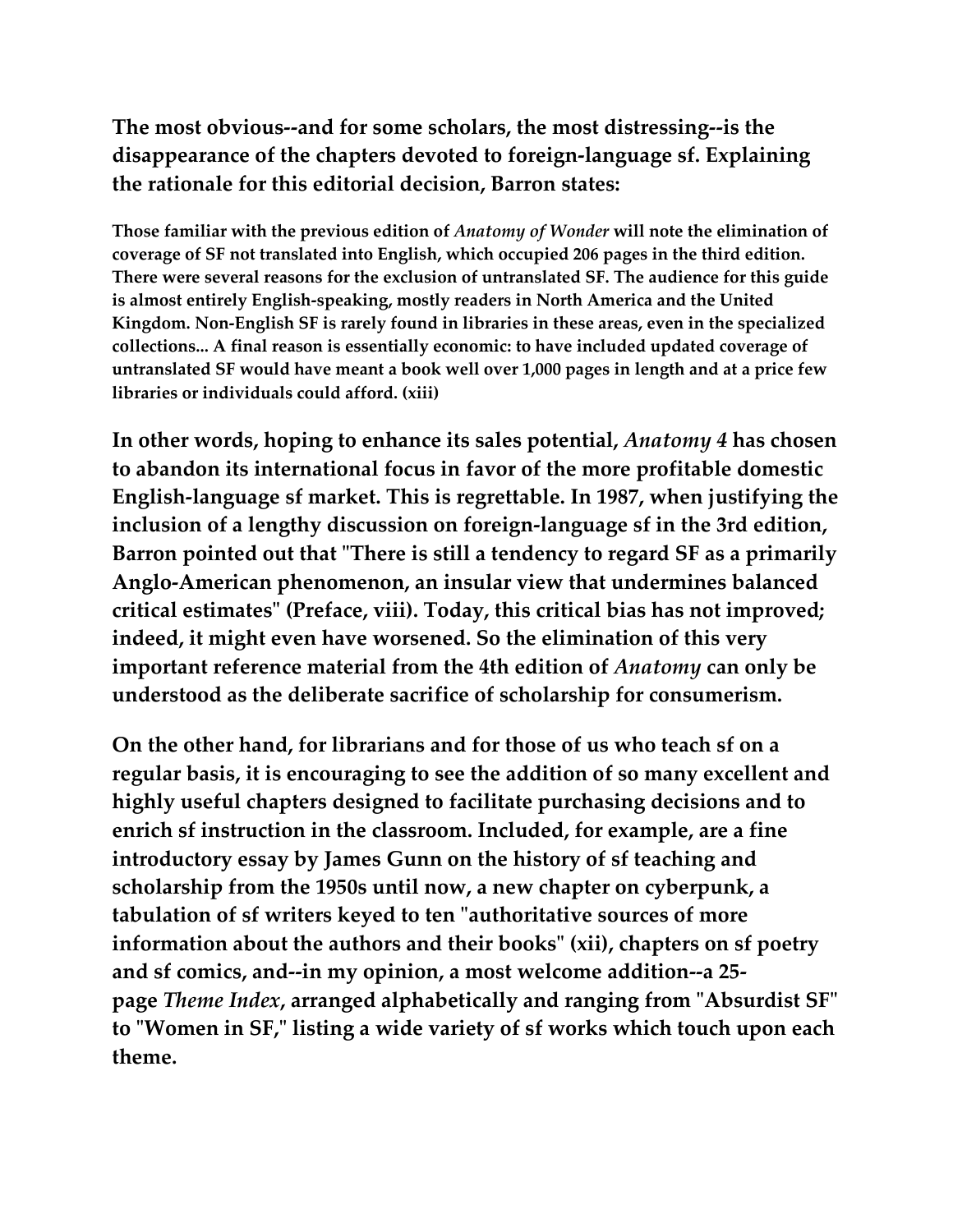**But it is the extensive 50+ page section simply titled** *Listings* **(in contrast to the more modest 23-page "Core Collection Checklist" in the 3rd edition) that highlights this 4th edition of** *Anatomy***. It may also be both the most informative and the most controversial of this edition's many innovations. Therein one finds the following lists:**

**"Best Books" - These are classified into three general areas: sf fiction from each historical period (including novels, anthologies, sf poetry, and young adult sf); sf criticism (general reference works, books on sf history, on specific sf authors, on sf in film, TV, and radio, on sf illustration, and on sf magazines); and sf teaching materials (instructional guides, writing guides, and sf textbooks). Of course, as in most listings of this sort, such designations of "best" books--whether fictional or non-fictional--are very open to argument.**

**"Awards" - A chronological listing of sf works from 1952-1993 which won various awards (Hugo, Nebula, Campbell, Arthur C. Clarke, etc.) and a chronological listing of sf scholars from 1970-1994 who received various academic awards like the Pilgrim, Eaton, or IAFA.**

**"Series" - Novels belonging to a fictional series, listed by author.**

**"Translations" - This brief list identifies those available English translations of foreign-language sf (Verne, Lem, Strugatsky, et al.), arranged by national language, along with a short essay about the difficulties of translation itself. Woefully incomplete, this list reinforces the impression that** *Anatomy 4* **has abandoned all attempts to provide critical coverage of sf written in any language other than English. The editor even appears to openly admit this, suggesting that "Readers desiring to read SF in non-English languages should consult the third edition of** *Anatomy of Wonder***...the** *Encyclopedia of Science Fiction***...the** *Survey of Science Fiction Literature***...and the surveys that appear several times yearly in** *Locus***" (807). In other words, if this is what you readers are looking for, you had better go elsewhere.**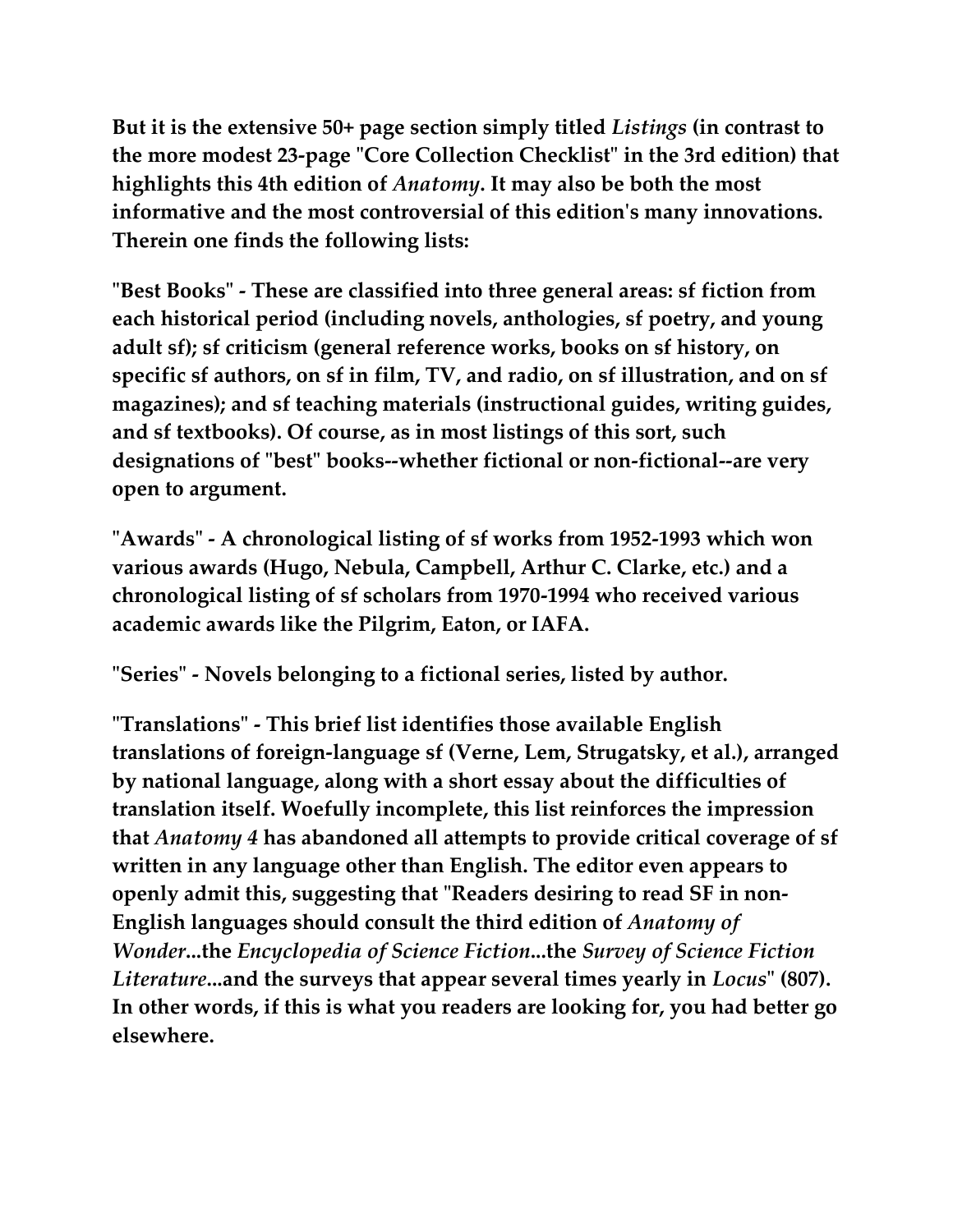**"Organizations" - Those social organizations having sf as their main interest, arranged alphabetically, ranging from the Association of Science Fiction & Fantasy Artists to World SF, and including the name and address of the person to contact for each.**

**"Conventions" - The innumerable fan "cons," described in general fashion but (mercifully) not listed individually.**

**Yet another change appearing in** *Anatomy of Wonder 4* **involves the contributors themselves. The late Tom Clareson's article on "The Emergence of Science Fiction: The Beginnings Through 1915" remains, as does Brian Stableford's (slightly modified) essay on "Science Fiction Between the Wars: 1916-1939." But Joe De Bolt and John R. Pfeiffer's "The Early Modern Period: 1938-1963" and Brian Stableford's "The Modern Period: 1964-1986" have been respectively replaced by Paul Carter's "From the Golden Age to the Atomic Age: 1940-1963" and Michael M. Levy and Brian Stableford's "The New Wave, Cyberpunk, and Beyond: 1963-1994," and there is also a new essay by Steve Eng called "The Speculative Muse: An Introduction to Science Fiction Poetry." In other changes, Gary K. Wolfe has succeeded Neil Barron as the writer of the "History and Criticism" section, Michael Klossner has replaced Barron as author of an updated article on "Science Fiction in Film, Television, and Radio" (where sf in radio did not figure in the earlier editions), Walter Albert and Peter M. Coogan have joined Barron to discuss "Science Fiction Illustration" (with an additional essay on sf comics), Joe Sanders has replaced Hal Hall for "Science Fiction Magazines," Dennis M. Kratz rather than Muriel Becker now discusses "Teaching Science Fiction" (previously called "Teaching Materials"), and Randall W. Scott now covers "Research Library Collections of Science Fiction" instead of Hal Hall and Neil Barron. As Barron explains in the Preface to** *Anatomy 4***:**

**New eyes mean new perceptions, and although many of the standard or outstanding works are critically reevaluated, hundreds of books are new to this edition, many of them published prior to the third edition. And whenever the earlier annotations could be improved or updated, this was done to make the guide as current, balanced, and useful as possible... (xi)**